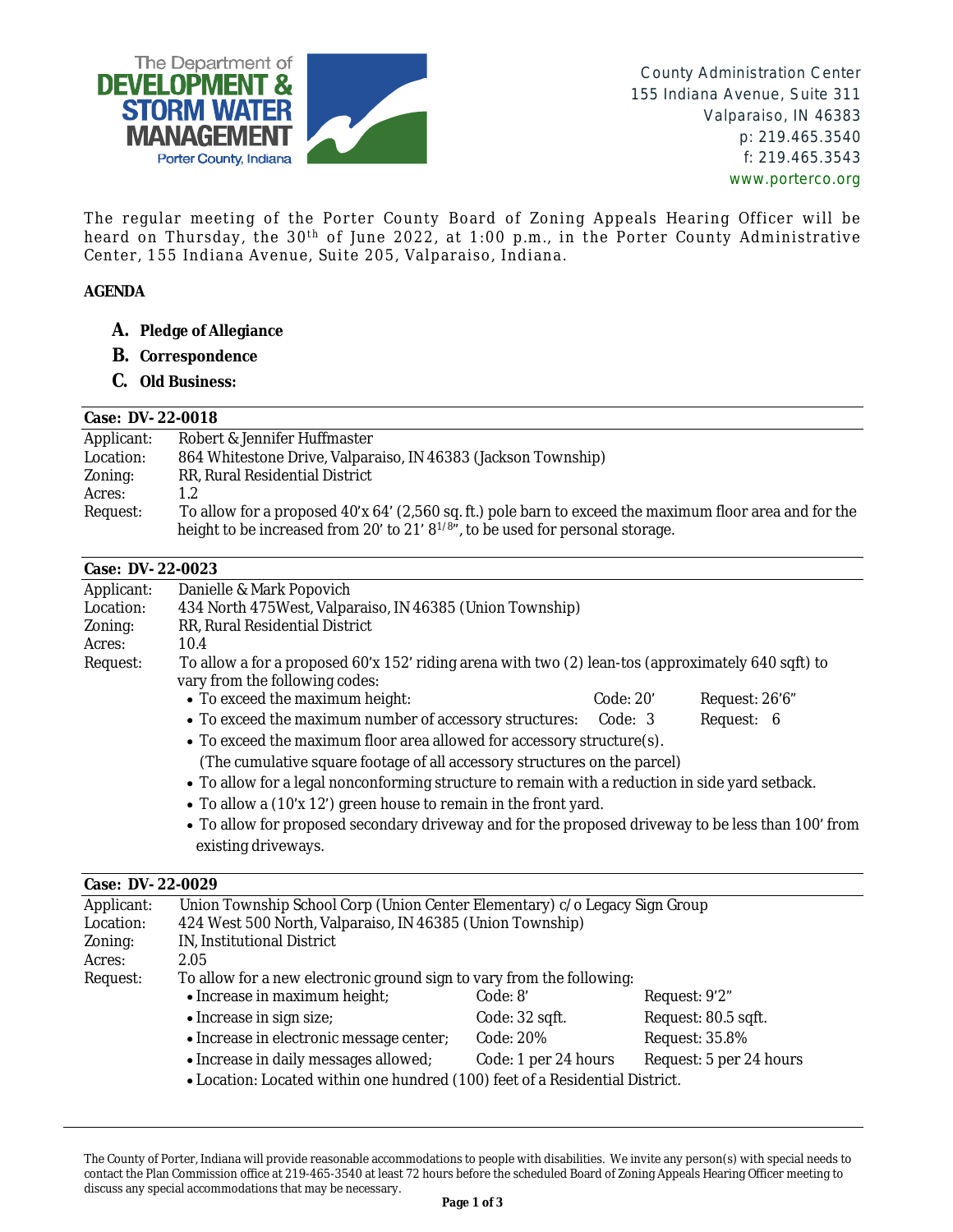

# **D. New Business:**

| Case: SE-22-0037 |                                                                   |  |
|------------------|-------------------------------------------------------------------|--|
| Applicant:       | Union Township School Building Corporation                        |  |
| Project:         | Wheeler High School - Bus Barn                                    |  |
| Location:        | 341 North 625 West, Valparaiso, IN 46385 (Union Township)         |  |
| Zoning:          | IN, Institutional District                                        |  |
| Acres:           | 9.3                                                               |  |
| Request:         | To allow private well(s) on an Institutional (IN) zoned property. |  |

# **Case: DV- 22-0031**

| Applicant: | Carl & Lee Lane                                                                                          |  |  |
|------------|----------------------------------------------------------------------------------------------------------|--|--|
| Project:   | <b>Waypoint Subdivision</b>                                                                              |  |  |
| Location:  | 419 South 100 West, Kouts, IN 46347 (Porter Township)                                                    |  |  |
| Zoning:    | A1, General Agriculture District                                                                         |  |  |
| Acres:     | 10                                                                                                       |  |  |
| Request:   | To allow a replat of Waypoint Subdivision, requesting one (1) additional buildable lot (for a total of 4 |  |  |
|            | lots) to vary from the following codes:                                                                  |  |  |
|            | • To allow a reduction in minimum lot size,<br>Code: 10 acres Request: Lot 1 (4.72) acres                |  |  |
|            | Lot $2(5.28)$ acres                                                                                      |  |  |

- To allow a reduction in lot width for (Lot 2), Code: 160 ft Request: 85 ft
- To allow existing accessory structure (airplane hangar) to remain on (Lot 2).

### **Case: DV- 22-0032**

| Applicant:       | Luke & Michelle Goetz c/o Atty: David C. Appel                                                                                                                                                                    |
|------------------|-------------------------------------------------------------------------------------------------------------------------------------------------------------------------------------------------------------------|
| Project:         | Wyckoff Hybrids Administrative Subdivision                                                                                                                                                                        |
| Location:        | 202 Rigg Road, Valparaiso, IN 46383 (Washington Township)                                                                                                                                                         |
| Zoning:          | A1, General Agriculture District                                                                                                                                                                                  |
| Acres:           | 10                                                                                                                                                                                                                |
| Request:         | To allow for a 10 acre split, creating a one (1) lot administrative subdivision to vary from code and<br>permit a reduction in front yard setback for the existing primary structure and to allow for landscaping |
|                  | bins to remain in front of primary structure.                                                                                                                                                                     |
| Case: DV-22-0033 |                                                                                                                                                                                                                   |

| Applicant: | David Figueroa                                                                                                                                                                  |  |  |
|------------|---------------------------------------------------------------------------------------------------------------------------------------------------------------------------------|--|--|
| Location:  | 94 East 700 North, Valparaiso, IN 46383 (Liberty Township)                                                                                                                      |  |  |
| Zoning:    | R1, Low Density Single-family Residential District                                                                                                                              |  |  |
| Acres:     | 4.5                                                                                                                                                                             |  |  |
| Request:   | To allow for a proposed (40'x72') pole barn with a (28'x18') lean-to, to be built in front of the primary<br>structure and permit an increase in height from (code) 20' to 25'. |  |  |

## **Case: DV- 22-0034**

| Daniel & Phyllis Komisarcik                                                                                                   |
|-------------------------------------------------------------------------------------------------------------------------------|
| 231 North 750 West, Valparaiso, IN 46385 (Union Township)                                                                     |
| RR, Rural Residential District                                                                                                |
| 1.6                                                                                                                           |
| To allow an increase in maximum floor area and an increase in height from 20' to 21' for a proposed<br>$(40'x56')$ pole barn. |
|                                                                                                                               |

The County of Porter, Indiana will provide reasonable accommodations to people with disabilities. We invite any person(s) with special needs to contact the Plan Commission office at 219-465-3540 at least 72 hours before the scheduled Board of Zoning Appeals Hearing Officer meeting to discuss any special accommodations that may be necessary.